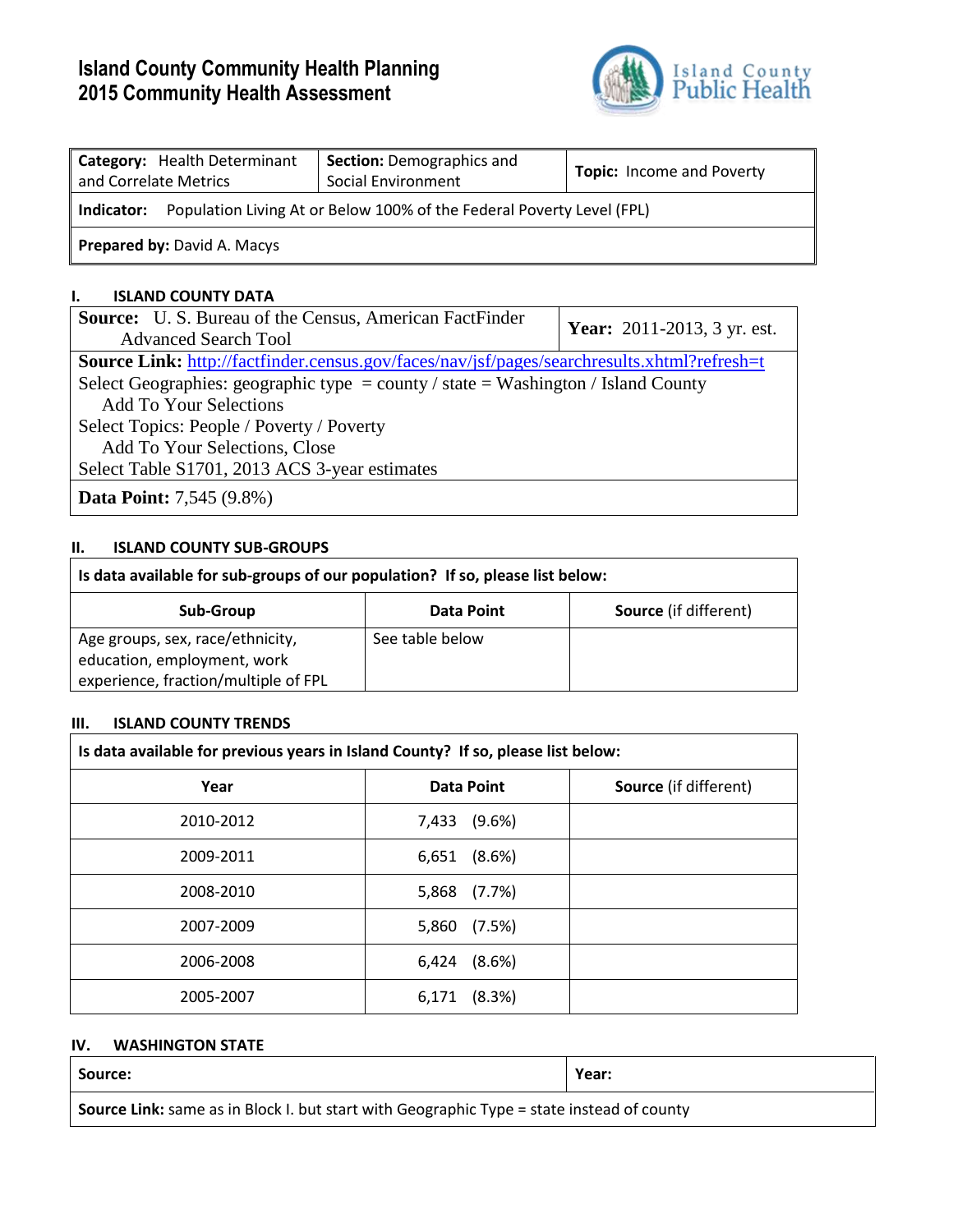## **Data Point:** 2011-2013 : 936,456 (13.9%) / 2010-2012 : 915,792 (13.7%) / 2009-2011 : 876,844 (13.3%) / 2008-2010 : 814,499 (12.5%) / 2007-2009 : 757,288 (11.8%) / 2006-2008 : 731,318 (11.6%) / 2005-2007 : 737,254 (11.8%)

#### **V. UNITED STATES**

| Source:                                                                                      |                                                               | Year: |
|----------------------------------------------------------------------------------------------|---------------------------------------------------------------|-------|
| Source Link: same as in Block I. but skip Geographies and data table defaults to US national |                                                               |       |
| Data Point: :                                                                                | 2011-2013:48,643,236 (15.9%) / 2010-2012:47,755,559 (15.7%) / |       |

2009-2011 : 45,768,084 (15.2%) / 2008-2010 : 42,931,760 (14.4%) / 2007-2009 : 40,342,472 (13.6%) / 2006-2008 : 38,573,393 (13.2%) / 2005-2007 : 38,567,903 (13.3%)

| <b>Poverty Status in Last 12 Months</b><br><b>ACS 3-Yr Est</b> | <b>Total</b> in<br>Category | <b>Below poverty level</b> |               |
|----------------------------------------------------------------|-----------------------------|----------------------------|---------------|
| 2011-2013<br>Table S1701                                       |                             | #                          | $\frac{0}{0}$ |
| Population for whom poverty status is determined               | 76,870                      | 7,545                      | 9.8%          |
| AGE                                                            |                             |                            |               |
| Under 18 years                                                 | 15,402                      | 2,120                      | 13.8%         |
| Related children under 18 years                                | 15,289                      | 2,007                      | 13.1%         |
| 18 to 64 years                                                 | 45,798                      | 4,851                      | 10.6%         |
| 65 years and over                                              | 15,670                      | 574                        | 3.7%          |
|                                                                |                             |                            |               |
| <b>SEX</b>                                                     |                             |                            |               |
| Male                                                           | 37,694                      | 3,208                      | 8.5%          |
| Female                                                         | 39,176                      | 4,337                      | 11.1%         |
| RACE AND HISPANIC OR LATINO ORIGIN                             |                             |                            |               |
| One race                                                       | N                           | N                          | N             |
| White                                                          | 65,640                      | 5,956                      | 9.1%          |
| <b>Black or African American</b>                               | N                           | N                          | N             |
| American Indian and Alaska Native                              | 606                         | 170                        | 28.1%         |
| Asian                                                          | 3,456                       | 365                        | 10.6%         |
| Native Hawaiian and Other Pacific Islander                     | N                           | N                          |               |
| Some other race                                                | $\mathbf N$                 | N                          | N<br>N        |
| Two or more races                                              | 3,688                       | 309                        | 8.4%          |
|                                                                |                             |                            |               |
| Hispanic or Latino origin (of any race)                        | 4,786                       | 565                        | 11.8%         |
| White alone, not Hispanic or Latino                            | 62,671                      | 5,499                      | 8.8%          |
|                                                                |                             |                            |               |
| EDUCATIONAL ATTAINMENT                                         |                             |                            |               |
| Population 25 years and over                                   | 55,374                      | 4,384                      | 7.9%          |
| Less than high school graduate                                 | 2,990                       | 630                        | 21.1%         |
| High school graduate (includes equivalency)                    | 13,034                      | 1,304                      | 10.0%         |
| Some college, associate's degree                               | 21,730                      | 1,833                      | 8.4%          |
| Bachelor's degree or higher                                    | 17,620                      | 617                        | 3.5%          |
|                                                                |                             |                            |               |
| <b>EMPLOYMENT STATUS</b>                                       |                             |                            |               |
| Civilian labor force 16 years and over                         | 34,736                      | 2,594                      | 7.5%          |
| Employed                                                       | 31,332                      | 1,546                      | 4.9%          |
| Male                                                           | 15,676                      | 688                        | 4.4%          |
| Female                                                         | 15,656                      | 858                        | 5.5%          |
| Unemployed                                                     | 3,404                       | 1,048                      | 30.8%         |